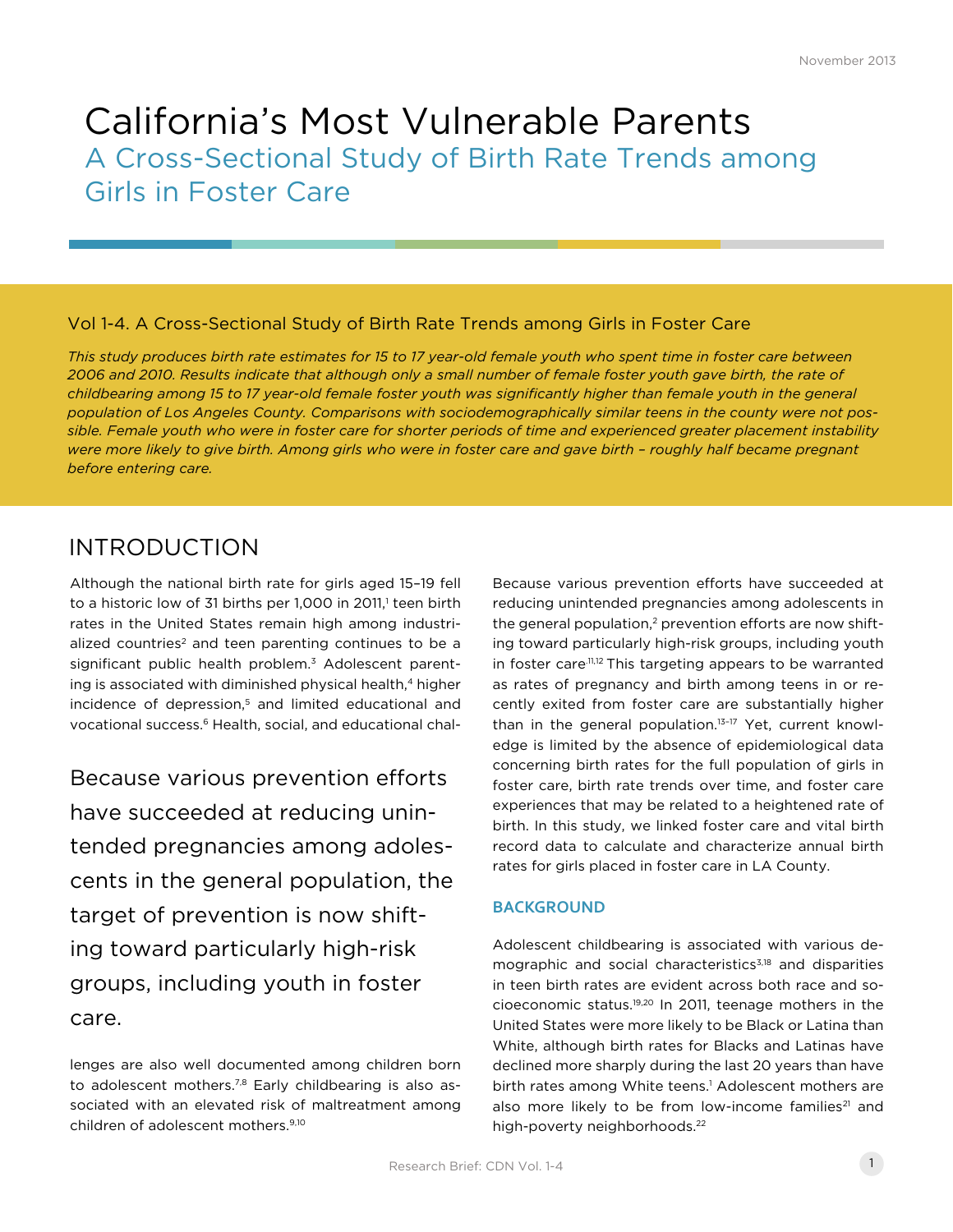#### **BACKGROUND** *( continued )*

Adverse childhood experiences also contribute to higher rates of early parenting.<sup>23</sup> Physical abuse, especially when it occurs during preschool and elementary school, can increase the risk of childbearing during adolescence.<sup>24-26</sup> Sexual abuse that occurs during childhood and into adolescence has emerged as a risk factor for teenage pregnancy and childbearing.27–29 A meta-analysis found that girls who experienced childhood sexual abuse had more than twice the odds of teenage pregnancy than those who did not.<sup>30</sup> Another study found that girls who experienced either childhood sexual abuse or neglect experienced higher rates of adolescent childbirth than their nonmaltreated counterparts.<sup>31</sup> Lastly, maltreatment that occurs during adolescence, particularly neglect, has been found to significantly affect the odds of teen pregnancy.32

Consistent with studies that have established a relationship between maltreatment and teen pregnancy and births, research has also suggested that girls in or exiting from foster care may be more likely to become pregnant and give birth as teens than those in the general population.<sup>14-16,33</sup> Dworsky and Courtney<sup>14</sup> found that half of the girls in their 3-state Midwest sample had been pregnant by age 19 compared to one fifth of a nationally representative sample of the general population. Additionally, approximately 32% of girls in foster care in this same Midwest sample reported that they had given birth before age 20.<sup>13</sup> In an analysis of foster youth in Maryland, the birth rate was calculated at 93 per 1,000, a rate 3 times higher than the state's overall teen birth rate.<sup>16</sup>

Research to date has been hampered by difficulties in measuring the number of births to girls in foster care; this limitation can be partially addressed through linkage of CPS data and vital birth records.

Findings from studies that have assessed rates of teen parenting among maltreated girls under the supervision of the child protective services (CPS) system have been mixed. One study found that among teen girls involved with CPS, 1 in 6 were either pregnant or parenting.<sup>15</sup> Another examined the risk of teenage childbearing among those on the margin of foster care placement and found that the birth rate among girls placed in foster care was

significantly higher than for girls who remained at home with their families.<sup>34</sup> Other studies have found no statistical differences in the rate of teen pregnancy and births between maltreated girls who remained in their home and those placed in foster care.<sup>35,36</sup>

Mixed findings concerning teen pregnancy and birth rates among girls in foster care likely reflect geographic variations, secular trends, and different inclusionary criteria. Studies based on point-in-time estimates of girls in foster care who give birth fail to capture all girls who give birth in a single year because not all teen mothers remain in care while pregnant or after giving birth. Additionally, such estimates may miss adolescents who exit care just prior to giving birth or those who enter care just after giving birth. Surveys of a small but meaningful population of foster youths who reach the age of majority while still in care may also be potentially biased because many children, even adolescents, exit care for other reasons prior to emancipation.37,38

Research to date has been hampered by difficulties in measuring the number of births to youth in foster care; this limitation can be partially addressed through linkage of CPS data and vital birth records.<sup>39</sup> There have been no U.S.-based studies that have used population-based birth record data to measure the rate of childbearing among girls in foster care, nor any that have examined whether there are characteristic foster care experiences associated with rates of birth. The current study used linked data to estimate the annual incidence of births among girls who were placed in foster care in Los Angeles. The incidence of births was examined across time (2006–2010) and stratified by race/ethnicity and foster care placement variables.

Read the full *California's Most Vulnerable Parents*  report, other research briefs, a fact sheet, and more at [hiltonfoundation.org/teenparentsreport](http://www.hiltonfoundation.org/teenparentsreport)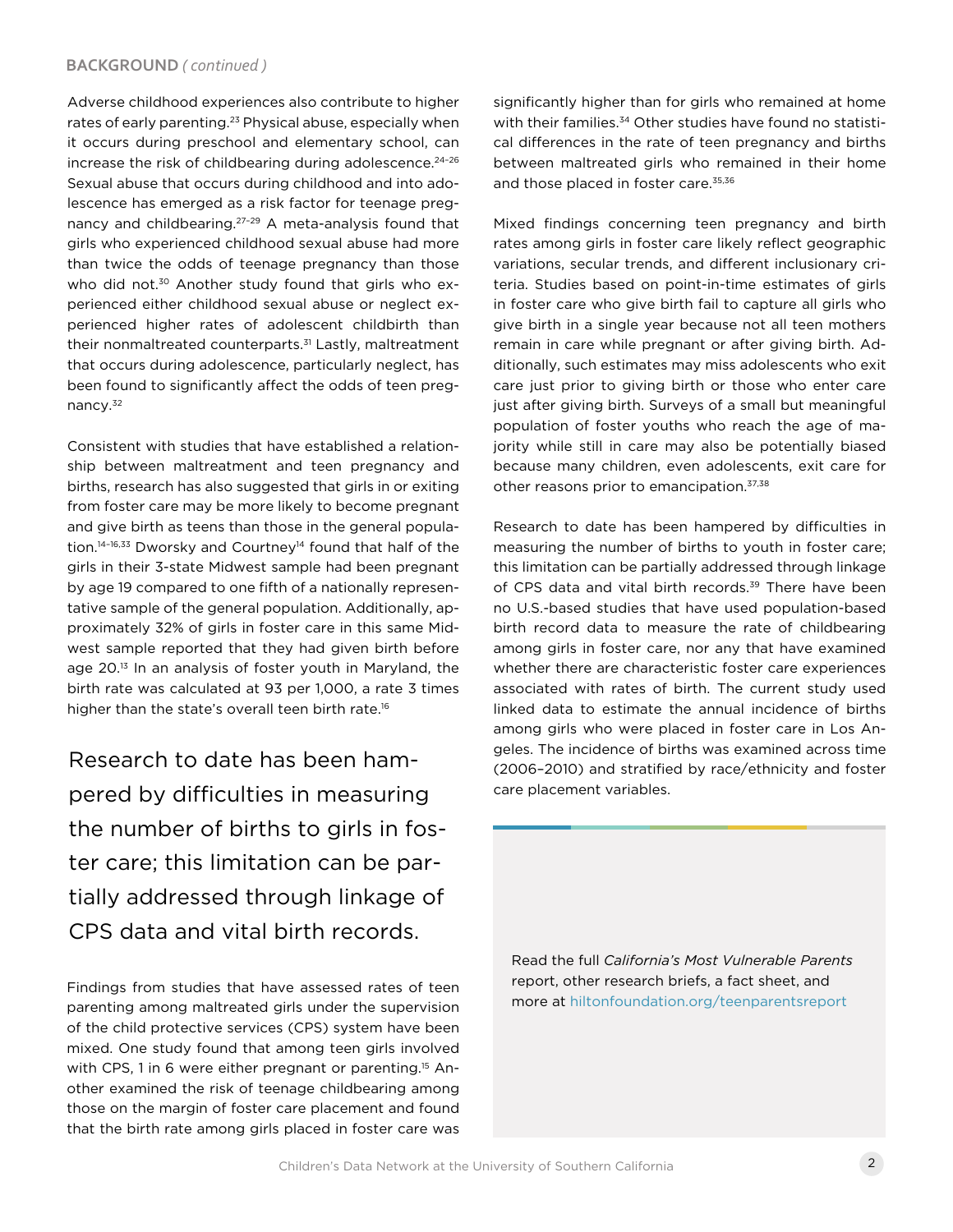## METHODS

#### **DATA SOURCES**

Child protective service records for girls in foster care in Los Angeles between 2006 and 2010 were extracted from California's child welfare case management system. CPS records were available through a longstanding datasharing collaborative with the California Department of Social Services. Vital records capturing all births occurring in California between 2006 and 2010 were obtained from the California Department of Public Health. Personally identifiable maternal information from the birth records was extracted for all teen mothers who gave birth when they were 15–17 years of age. This information was used to match CPS and birth records to identify girls in foster care who gave birth.

Record linkages were completed using probabilistic matching software that established matches based on a combination of identifiers common to both data sources. Match status cut-points for designating a record pair as a match or nonmatch were determined through an extensive examination of linked records. All record pairs falling above the upper cut-point were automatically deemed a match; record pairs below the lower cutpoint were deemed nonmatches. A clerical review of pairs falling between the lower and upper thresholds was used to assign the final match status for remaining record pairs.40 The final dataset generated from these linkages included all girls 15–17 years of age in Los Angeles County's foster care system between 2006 and 2010 and documented who gave birth during each year. The linkage and analysis of these data fell under state and university institutional review board protocols and was reviewed by the California Vital Statistics Advisory Board.

#### **RATES**

To generate annual teen birth rates among girls in foster care, we specified a base population denominator that included all girls 15–17 years of age who were in an active foster care placement during each year between 2006 and 2010. Of those girls in foster care during a given year, the numerator included those who gave birth at any point during that same year. As such, this numerator consisted of three groups: (1) girls who gave birth during the year and were in foster care at the time of birth; (2) girls who gave birth during the year after exiting foster care; and (3) girls who gave birth during the year before entering care. Given the size of the base population of girls in foster care, we report a birth rate per 100. For comparative purposes, an overall general population

teen birth rate was calculated based on a numerator derived from vital statistics records for mothers who were 15 to 17 years of age at the time of birth. A denominator reflecting the annual counts of 15- to 17-year-old girls in the county was estimated based on data available from the California Department of Finance.<sup>41,42</sup> Estimates of state birth rates calculated for this study may differ slightly from other published rates. Differences arise because denominators for birth rates published by the California Department of Public Health<sup>43</sup> were derived from population data available in 2010, while in this study we use revised intercensal population estimates released in 2012.41

#### **VARIABLES**

To investigate variations in teen birth rates among girls in foster care, we stratified our data by race/ethnicity and four variables measuring placement-related experiences frequently encountered in the foster care literature and correlated with various outcomes: (1) episode length, (2) placement stability, (3) number of foster care episodes, and  $(4)$  placement type.<sup>14,44-46</sup>

Since girls could have had more than one episode in foster care in a given year, variables characterizing girls' foster care experiences were coded based on a defined focal episode. For the base population of girls in foster care (denominator), the last episode during the year was specified as the focal episode in care. For girls who gave birth while in foster care, the focal episode was defined as the episode during which the birth occurred. For girls who gave birth after leaving foster care, the focal episode was defined as the last episode prior to exit. For those who gave birth and then entered foster care, the focal episode was defined as the first episode upon entry into care following the birth.

Episode length was calculated for our base population/ denominator by subtracting the entry date for the focal foster care episode from the last day of placement if there was an exit from care, or the last day of the year if there was no exit. For our numerator of girls in foster care who gave birth during each year, the episode entry date was subtracted from either: (1) the date the youth gave birth if a birth occurred during the episode or (2) the episode end date if the birth occurred after the episode. Births occurring prior to the start of an episode were excluded from this rate stratification. Episode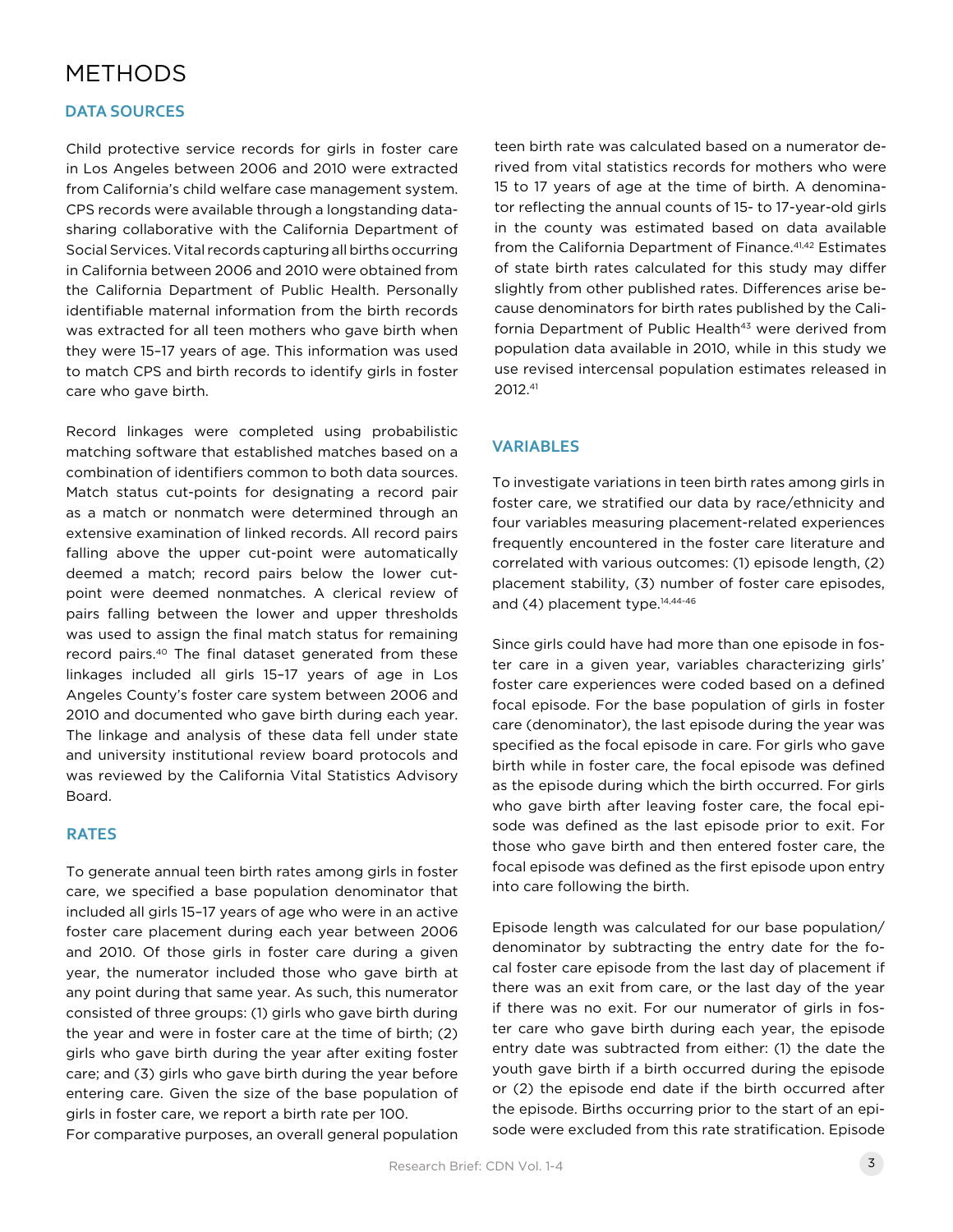length was then coded as a four-level categorical variable (less than 12 months, 12–23 months, 24–59 months, and 60 months+).

Placement stability was also generated from information corresponding to the defined focal episode and was coded as a four-level categorical variable based on the number of placements as of the last day of the year, the date each youth gave birth, or the episode end date (1–2, 3–4, 5–8, 9+)*.* As was true for episode length, the subset of girls who gave birth and then entered care was not examined by placement stability. We also constructed a dichotomous variable indicating whether the focal episode was a first or a repeat episode in foster care. Because California transitioned to a new child protection data collection system in 1998, CPS records prior to this date were only available for girls who had an open placement record at the time of the new system conversion or entered thereafter. As such, this variable should be considered a conservative estimate of multiple episodes in care.

For the base population of girls in foster care, placement type was generated from the focal episode. For those who gave birth while in care, placement type was coded based on the placement as of the date the birth occurred. For those who gave birth after leaving foster care, placement type was based on the last placement during the focal episode. For those who entered care after giving birth, placement type was coded based on the first placement after entry (kin or relative home, nonrelative foster home, congregate care, guardian homes/other). Our final category was comprised largely of guardian homes, with much smaller proportions of girls in preadoption placements or court and tribe-specified homes. We additionally produced general population and foster care birth rates stratified by race/ethnicity. We focused our analysis on the three largest racial/ethnic groups (Black, Latina, and White). We coded race/ethnicity based on first identified race and a Latino ethnicity indicator, as recorded in vital birth records (for the general population) or CPS records (for the foster care population).

We also examined foster care status at the estimated date of conception among girls who gave birth. The date of conception was calculated based on gestational age as recorded in the birth records. The estimated date of conception was then subtracted from the date the birth occurred. The resulting date was used to determine whether or not a girl who gave birth was in an active foster care placement when she became pregnant.

### **PLACEMENT CHARACTERISTICS**

Table 1 presents annual teen birth rates (per 100) for 15 to 17-year-olds between 2006 and 2010. These teen birth rates were computed for girls: (1) in the general population of Los Angeles and (2) who were in foster care at some point during each year. For the population of girls in foster care at some point during the calendar year in which they gave birth, we provide further birth rate stratifications by placement-related variables.

On average, girls in foster care gave birth at marginally higher rates than adolescent girls in the general population (3.5 per 100 vs. 2.2 per 100). Although on a relative basis, the teen birth rate of girls in foster care was higher (59%), the actual count of girls in foster care who gave births was quite small; in any given year, no more than 4.0% of 15- to 17-year-old girls gave birth during the same year they were in foster care. Across the 5 years of data examined, general population teen birth rates declined consistently and substantially by nearly 23.5%, from 2.4 per 100 in 2006 to 1.8 in 2010. Birth rates among girls in foster care peaked in 2007 and then declined more modestly by about 12.1% through 2010.

Girls who experienced the greatest instability (9 or more placements) had far higher birth rates than those who experienced less instability.

Notable differences in birth rates for girls in foster care emerged across variables capturing placement-related experiences. A graded relationship between foster care episode length and birth rate was observed, with rates of birth higher among girls who had been in care for shorter periods of time. The birth rate of those in care for less than 12 months was more than twice the rate for those in care for 60 months or more. Additionally, birth rates among girls in foster care for longer periods of time (24 months or more) have decreased over time, while births to girls in placements for less than 12 months has increased by 18.1% between 2006 and 2010.

Placement stability was also related to the likelihood of giving birth: girls who experienced the greatest instability (9 or more placements) had far higher birth rates than those who experienced less instability. Birth rate differences by episode count were less consistent. Across years, there were few differences between girls in their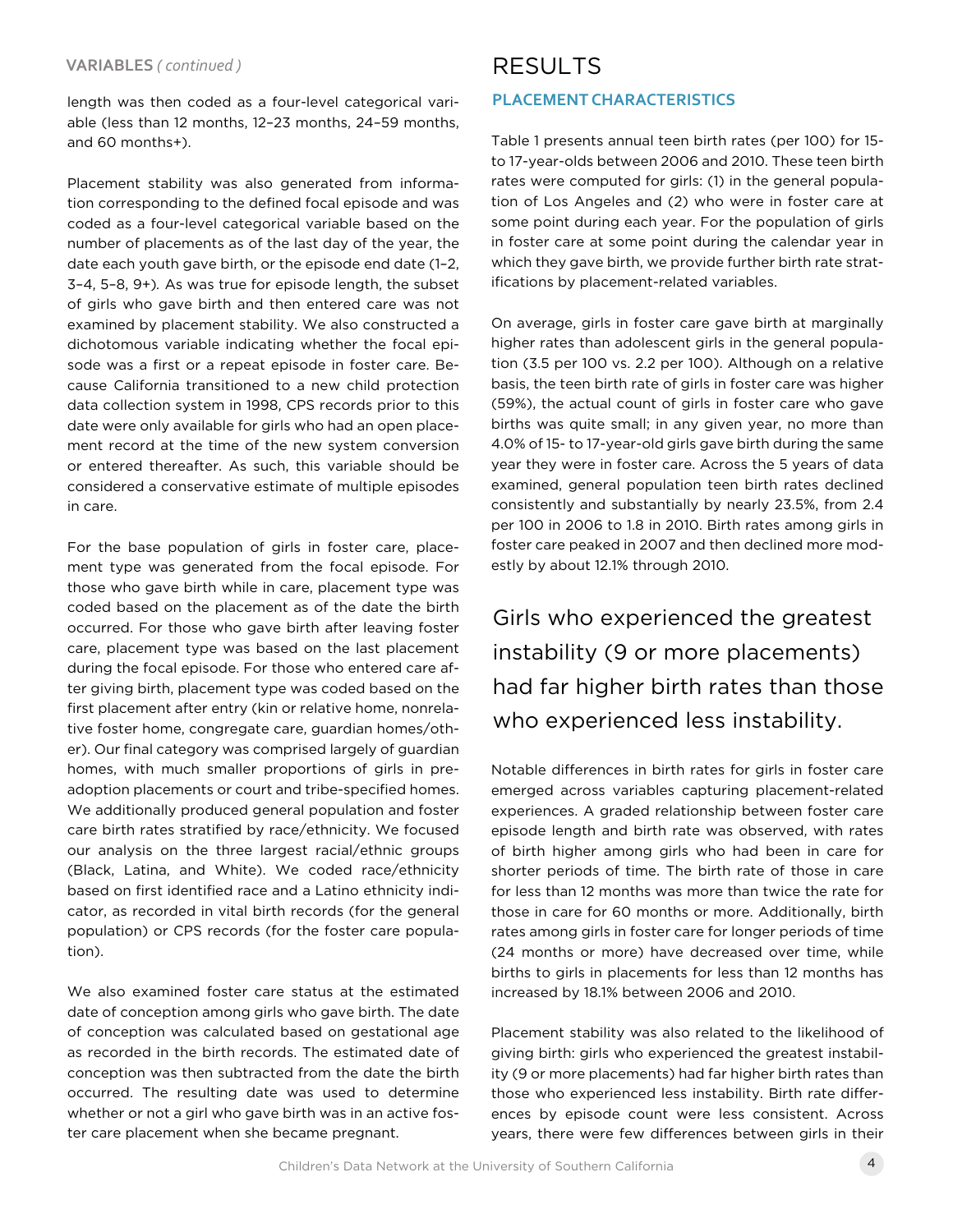| ı      |
|--------|
|        |
| ۰<br>v |
|        |
|        |

tion Comparison, Average Birth Rate 2006-2010, Birth Rates by Year, and Distribution by Placement-Relat*tion Comparison, Average Birth Rate 2006–2010, Birth Rates by Year, and Distribution by Placement-Relat-*Births to Girls Age 15-17 in a Los Angeles County Foster Care Placement During the Year: General Popula-*Births to Girls Age 15–17 in a Los Angeles County Foster Care Placement During the Year: General Popula*ed Experiences *ed Experiences*

|                                                    | 2006-2010        |                | 2006               |                                 | 2007                                |                                                          | 2008                                      |                    | 2009                            |                                                                                                                                                 | 2010                    |
|----------------------------------------------------|------------------|----------------|--------------------|---------------------------------|-------------------------------------|----------------------------------------------------------|-------------------------------------------|--------------------|---------------------------------|-------------------------------------------------------------------------------------------------------------------------------------------------|-------------------------|
|                                                    | Average Rate     | <b>Births</b>  | Rate               | <b>Births</b>                   | Rate                                | <b>Births</b>                                            | Rate                                      | <b>Births</b>      | Rate                            | <b>Births</b>                                                                                                                                   | Rate                    |
|                                                    | per 100          | $\overline{C}$ | per 100            | $\overline{C}$                  | per 100                             | $\overline{\phantom{a}}$                                 | per 100                                   | C                  | per 100                         | U                                                                                                                                               | per 100                 |
| General Population (LA)                            | 2.2              | 5,208          | 2.4                | 5,347                           | 2.4                                 | 5,102                                                    | 2.3                                       | 4,590              | 2.2                             | 3,940                                                                                                                                           | $\frac{8}{1}$           |
| Foster Care During the Year                        | ა.               | 55             | 3.5                | $\overline{\Sigma}$             | 4.0                                 | 134                                                      | 3.3                                       | 130                | 3.4                             | 107                                                                                                                                             | $\overline{3}$ .        |
| Episode Length                                     |                  |                |                    |                                 |                                     |                                                          |                                           |                    |                                 |                                                                                                                                                 |                         |
| Less than 12 months                                |                  |                |                    |                                 |                                     |                                                          |                                           |                    |                                 |                                                                                                                                                 |                         |
| 12-23 months                                       |                  | 3824           | d o n w<br>4 0 n w | 5538                            | 4 0 1 0 0<br>4 0 1 0 1<br>4 0 1 0 1 | 2250                                                     | 0. 0. 0. 0.<br>0. 0. 0. 0.<br>0. 0. 0. 0. | ೫ ೧೨ ನ             | $\frac{36}{21} - \frac{36}{21}$ | $\frac{4}{5}$ $\frac{5}{5}$                                                                                                                     | 2.6                     |
| $24-59$ months                                     |                  |                |                    |                                 |                                     |                                                          |                                           |                    |                                 |                                                                                                                                                 |                         |
| $60$ months $+$                                    |                  |                |                    |                                 |                                     |                                                          |                                           |                    |                                 | $\Omega$                                                                                                                                        | $\frac{\infty}{\infty}$ |
| Placement Stability                                |                  |                |                    |                                 |                                     |                                                          |                                           |                    |                                 |                                                                                                                                                 |                         |
|                                                    | 2.5              |                |                    |                                 |                                     |                                                          |                                           |                    |                                 |                                                                                                                                                 |                         |
|                                                    | 2.7<br>2.7       |                |                    |                                 |                                     |                                                          |                                           | 492                |                                 |                                                                                                                                                 |                         |
| 1-2 placements<br>3-4 placements<br>5-8 placements |                  | 8888           | 0 – 9 9<br>2 9 9 9 | 5<br>5<br>5<br>2<br>2<br>2<br>2 | 0 – 8 0<br>0 – 8 0<br>0 – 8 0       | $\frac{4}{2}$ $\frac{5}{2}$ $\frac{8}{2}$                | 2<br>2 4 4 5<br>2 4 7 9                   |                    | 8 4 5<br>2 4 5<br>2 5 7         | $280 - 28$                                                                                                                                      | $24 - 4$<br>$24 - 4$    |
| 9+ placements                                      |                  |                |                    |                                 |                                     |                                                          |                                           | $\overline{5}$     |                                 | $\overline{Q}$                                                                                                                                  | $\dot{4}$               |
| Episodes in Foster Care                            |                  |                |                    |                                 |                                     |                                                          |                                           |                    |                                 |                                                                                                                                                 |                         |
| First episode                                      | ઝે               | 88             | က<br>ကိ ထိ         | $\overline{6}$                  | $3.0$<br>4.0                        | $rac{5}{4}$                                              | က် ကို<br>ကိ                              | Ş9                 | 00 4<br>२१ म                    | $rac{4}{4}$                                                                                                                                     | 2.3<br>3.3              |
| Second episode +                                   | <u>ထိ</u>        | $\delta$       |                    | 29                              |                                     |                                                          |                                           | $\overline{\circ}$ |                                 |                                                                                                                                                 |                         |
| Placement Type                                     |                  |                |                    |                                 |                                     |                                                          |                                           |                    |                                 |                                                                                                                                                 |                         |
| Kin Foster                                         |                  |                |                    | 5                               |                                     |                                                          |                                           |                    |                                 |                                                                                                                                                 |                         |
| Non-Kin Foster                                     | $4\overline{4}$  |                |                    |                                 |                                     |                                                          |                                           |                    |                                 |                                                                                                                                                 |                         |
| Congregate Care                                    | $4.\overline{8}$ | おるめに           |                    | $5.8^{\circ}$                   | $440 -$<br>$640 -$                  | $\begin{array}{c}\n\circ \\ \circ \\ \circ\n\end{array}$ | $24.7 - 7.7$<br>$24.7 - 7.7$              | $23.89$ $-5$       |                                 | $\begin{array}{c}\n\mathcal{A} & \mathcal{O} & \mathcal{D} & \mathcal{A} \\ \mathcal{A} & \mathcal{O} & \mathcal{D} & \mathcal{A}\n\end{array}$ | $2470$<br>$2470$        |
| Guardian/Other                                     |                  |                |                    |                                 |                                     |                                                          |                                           |                    |                                 |                                                                                                                                                 |                         |

Each covariate rate is computed for the focal episode and the denominator is the corresponding characteristics of all girls in care during the year. Episode Length and Each covariate rate is computed for the focal episode and the denominator is the corresponding characteristics of all girls in care during the year. Episode Length and Notes: Denominator for each year is the count of girls in foster care during the year in Los Angeles: 2006=4,425; 2007=4,325; 2008=4,069, 2009=3,817; 2010=3,477. Notes: Denominator for each year is the count of girls in foster care during the year in Los Angeles: 2006=4,425; 2007=4,325; 2008=4,069, 2009=3,817; 2010=3,477. Placement Stability variables not calculated for girls entering care after giving birth. Placement Stability variables not calculated for girls entering care after giving birth.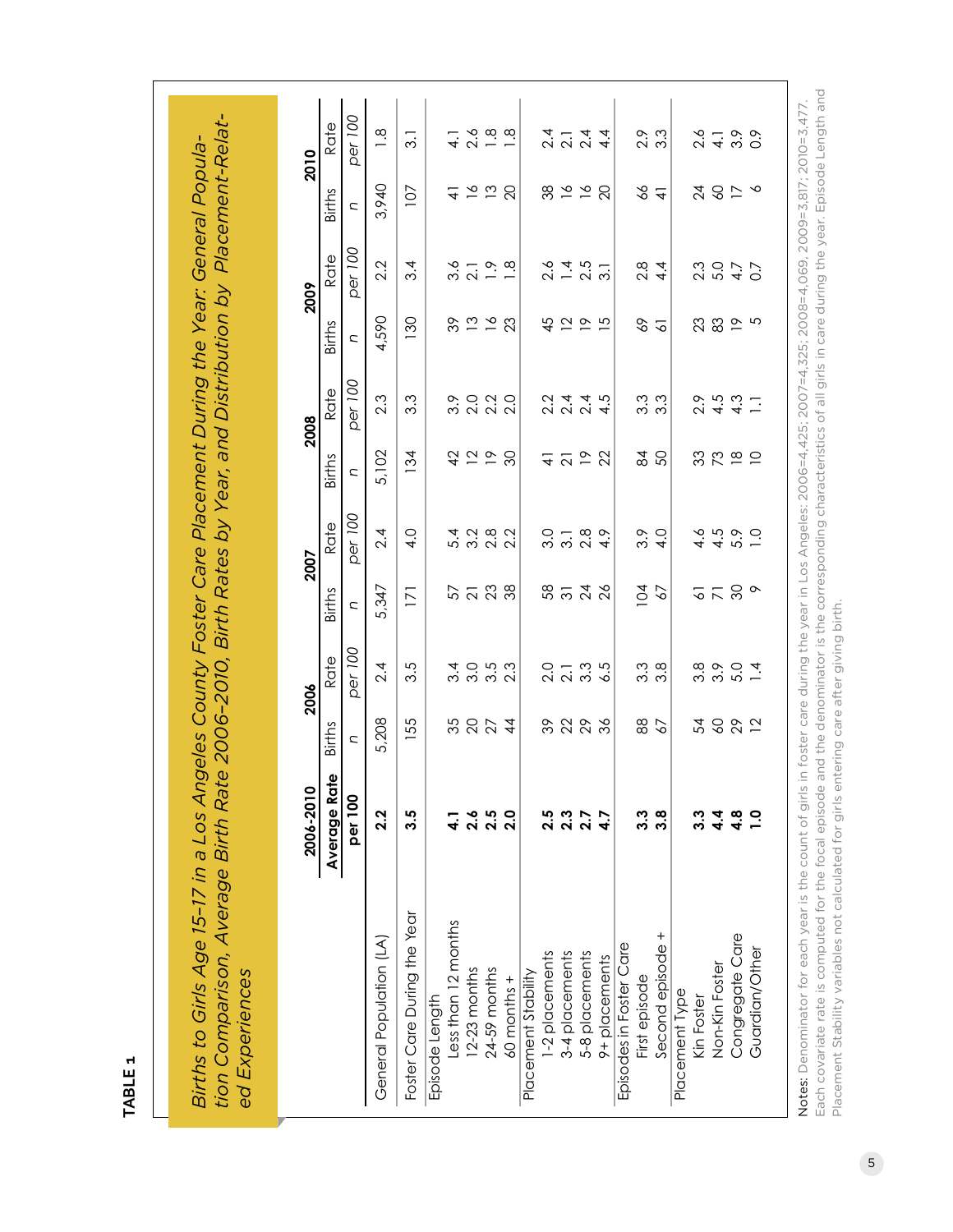#### **PLACEMENT CHARACTERISTICS** *( continued )*

first episode in foster care compared to those in repeat episodes. The lowest birth rates were consistently observed among girls placed in guardian homes and other placements. The birth rates to girls in these placements were far lower than the next lowest group, which were girls placed in relative foster homes. On average, 3.3% of those placed with kin gave birth. Girls placed in nonrelative foster homes and congregate care settings tended to have the highest birth rates over all 5 years (4.4% and 4.8%, respectively). Between 2006 and 2010, birth rates of girls in nonrelative foster homes increased while the rate among girls in congregate care decreased.

#### **RACE / ETHNICITY**

Table 2 presents general population and foster care birth rates for the three largest racial/ethnic groups. Across all groups and in all years, Latina adolescents had the highest rates of birth. Compared to Latina adolescents in the general population, those in foster care had a birth rate that was roughly 42% higher (4.6 per 100 vs. 3.2 per 100). Latina teenage girls in both the general population and in foster care also had substantially higher birth rates

than their Black and White counterparts. Births rates to Black adolescent girls followed similar patterns: those in foster care had higher rates of birth than those in the general population (30%) and Black adolescents had consistently higher rates of birth than White adolescents. Although White adolescents had the lowest birth rates overall, an examination of within-group differences produced the most notable rate disparities between those

The birth rate of White adolescents in foster care was 5 times greater than the rate of White adolescents in the general population.

in foster care and those in the general population: the birth rate of White adolescents in foster care was 5 times the rate of White adolescents in the general population. Over the 5-year study period, birth rates to White adolescents in foster care averaged 2.0 per 100 while birth rates to White adolescents in the general population averaged 0.4 per 100.

#### **TABLE 2**

*Birth Rates (per 100) by Race/Ethnicity: Los Angeles County General Population vs. Foster Care Population*

|                               | 2006-2010                 | 2006          |         | 2007          |         | 2008          |         | 2009          |         | 2010          |         |
|-------------------------------|---------------------------|---------------|---------|---------------|---------|---------------|---------|---------------|---------|---------------|---------|
|                               | <b>Average Birth Rate</b> | <b>Births</b> | Rate    | <b>Births</b> | Rate    | <b>Births</b> | Rate    | <b>Births</b> | Rate    | <b>Births</b> | Rate    |
|                               | per 100                   | n             | per 100 | n             | per 100 | n             | per 100 | n             | per 100 | n             | per 100 |
| General Population (LA)       |                           |               |         |               |         |               |         |               |         |               |         |
| Latina                        | 3.2                       | 4.439         | 3.6     | 4.585         | 3.6     | 4.383         | 3.4     | 3.934         | 3.0     | 3.404         | 2.6     |
| <b>Black</b>                  | 2.0                       | 465           | 2.1     | 461           | 2.1     | 457           | 2.1     | 411           | 2.0     | 333           | . .7    |
| White                         | 0.4                       | 213           | 0.5     | 209           | 0.5     | 161           | 0.4     | 163           | 0.5     | 136           | 0.4     |
| <b>Foster Care Population</b> |                           |               |         |               |         |               |         |               |         |               |         |
| Latina                        | 4.6                       | 87            | 4.6     | 111           | 5.8     | 81            | 4.3     | 87            | 4.6     | 63            | 3.6     |
| <b>Black</b>                  | 2.6                       | 51            | 2.7     | 50            | 2.8     | 43            | 2.7     | 34            | 2.4     | 33            | 2.6     |
| White                         | 2.0                       | 14            | 2.6     | 10            | 1.9     | 9             | . .9    | 5             | 1.3     |               | 2.1     |

Notes: Denominator for each year is the count of girls in foster care during the year in Los Angeles: 2006=4,425; 2007=4,325; 2008=4,069, 2009=3,817; 2010=3,477.

#### **PLACEMENT STATUS AT BIRTH**

Among girls in foster care who gave birth during the same year as they were placed in foster care, births could have occurred before, during, or after the foster care placement. Figure 1 presents the average and annual percentages of 15–17 year olds who gave birth during an active foster care placement, after exiting foster care, or prior to entering foster care. Although the distribution of these three groups varied by year, on average a majority (62.4%) of girls in foster care who gave birth during the same year as their placement did so during an active foster care episode. The remaining girls who gave birth the same year they were placed in foster care were divided between those who gave birth after exiting foster care (16.4%) and prior to entering foster care (21.2%).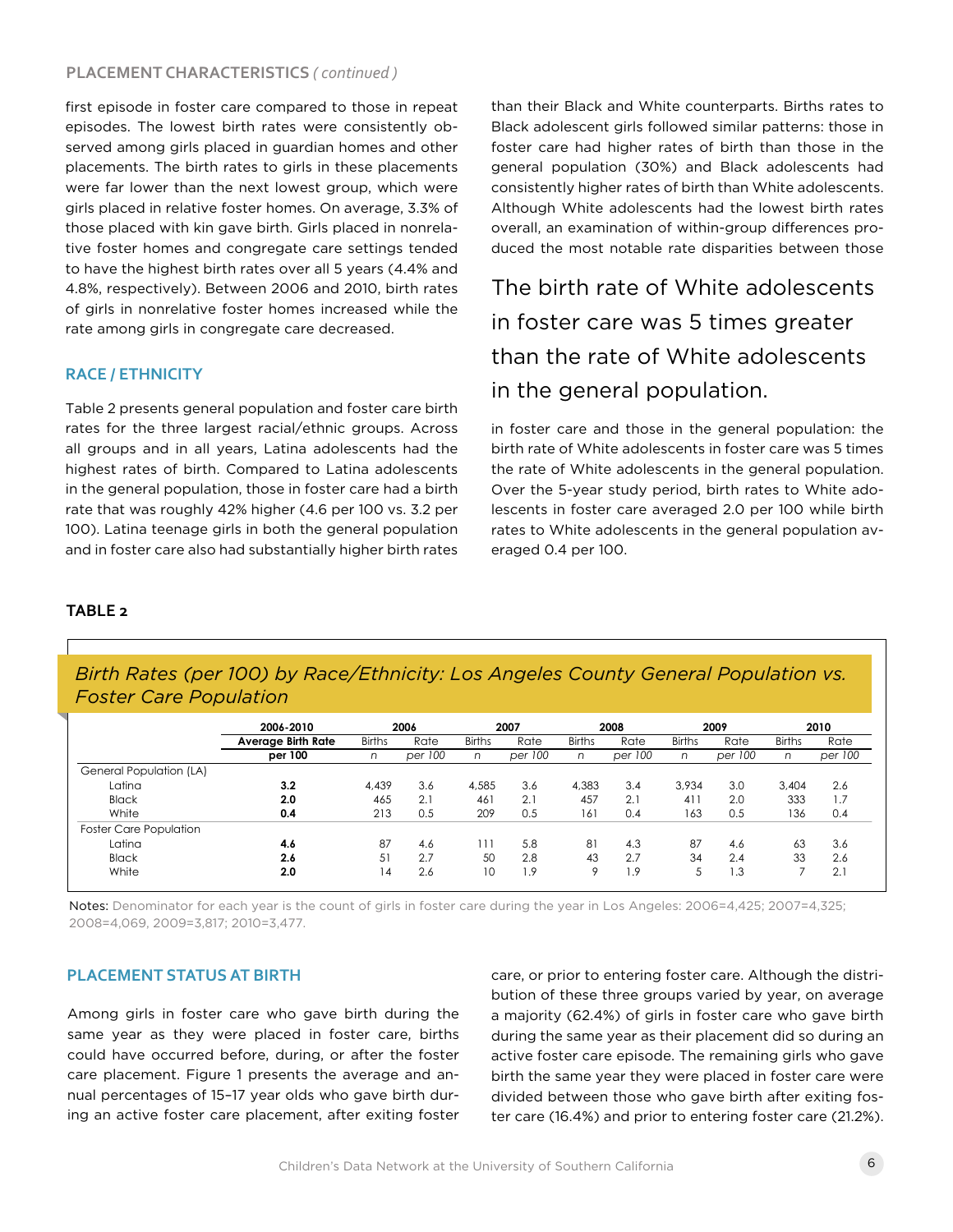*Girls Placed in Foster Care who Gave Birth During the Year: Percentage who Gave Birth while in Foster Care, After Leaving Foster Care, and Before Entering Foster Care, Los Angeles County 2006–2010*



#### **PLACEMENT STATUS AT CONCEPTION**

Just as the timing of births and foster care placement varied, so too did the relationship between date of conception and foster care placement. Figure 2 presents the percentage of girls who were in an active foster care placement on the estimated date of conception (by year). Although foster care placement status at concep-

tion fluctuated over time, there were no significant trends during the study period. On average, among girls in foster care at any point during the year in which they gave birth, slightly more than half became pregnant outside of care (vs. 47.3% in care at the estimated date of conception). Among girls who gave birth while in foster care, the average percentage who became pregnant during an active foster care placement was higher (62.5%).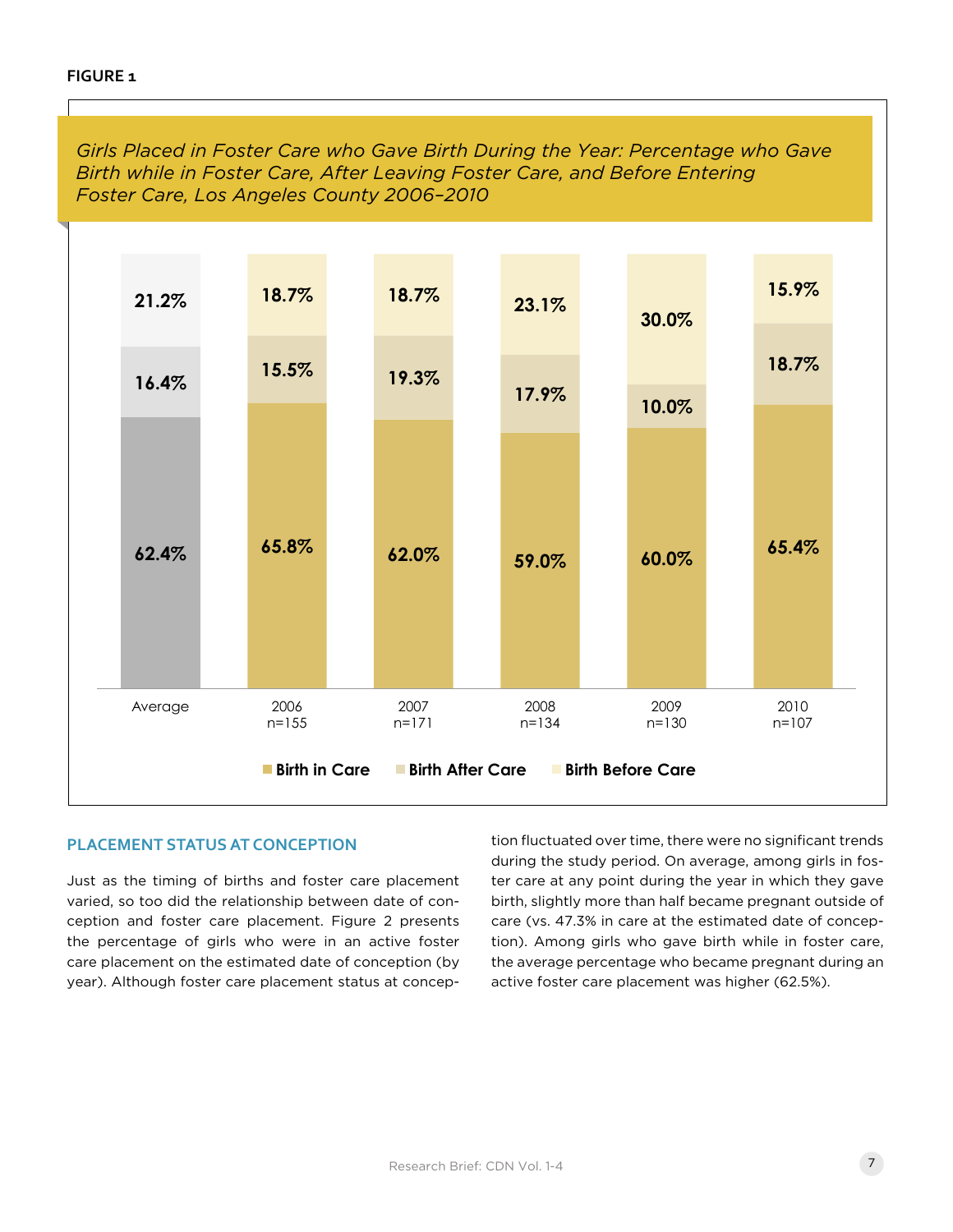

## **DISCUSSION**

#### **SUMMARY**

This was the first U.S. study to use population-based vital birth records to examine the annual incidence of childbirth among adolescent girls in foster care. Findings partially confirmed previous research by indicating that the birth rates among 15- to 17-year-old girls in foster care are higher than among similarly aged girls in the overall population. This is not surprising; girls who are placed in foster care represent a very distinct sociodemographic subset of LA's adolescent population, defined by many familial and environmental risks associated with heightened rates of teen births. Girls who gave birth in any given year represented, in absolute numbers, a very small percentage of the full population of 15- to 17-year-old girls in foster care during the year.

### **BIRTH RATE DIFFERENCES**

Findings from the present study also documented that the rate of childbirth among teens in care varies across a range of factors related to foster care placement, including episode length, placement stability, and placement type. Among girls who gave birth either while in foster care or shortly before entering or exiting a placement, several variables emerged as noteworthy correlates. Our finding that placement stability was associated with birth rates is consistent with a large body of research that has demonstrated a relationship between placement insta-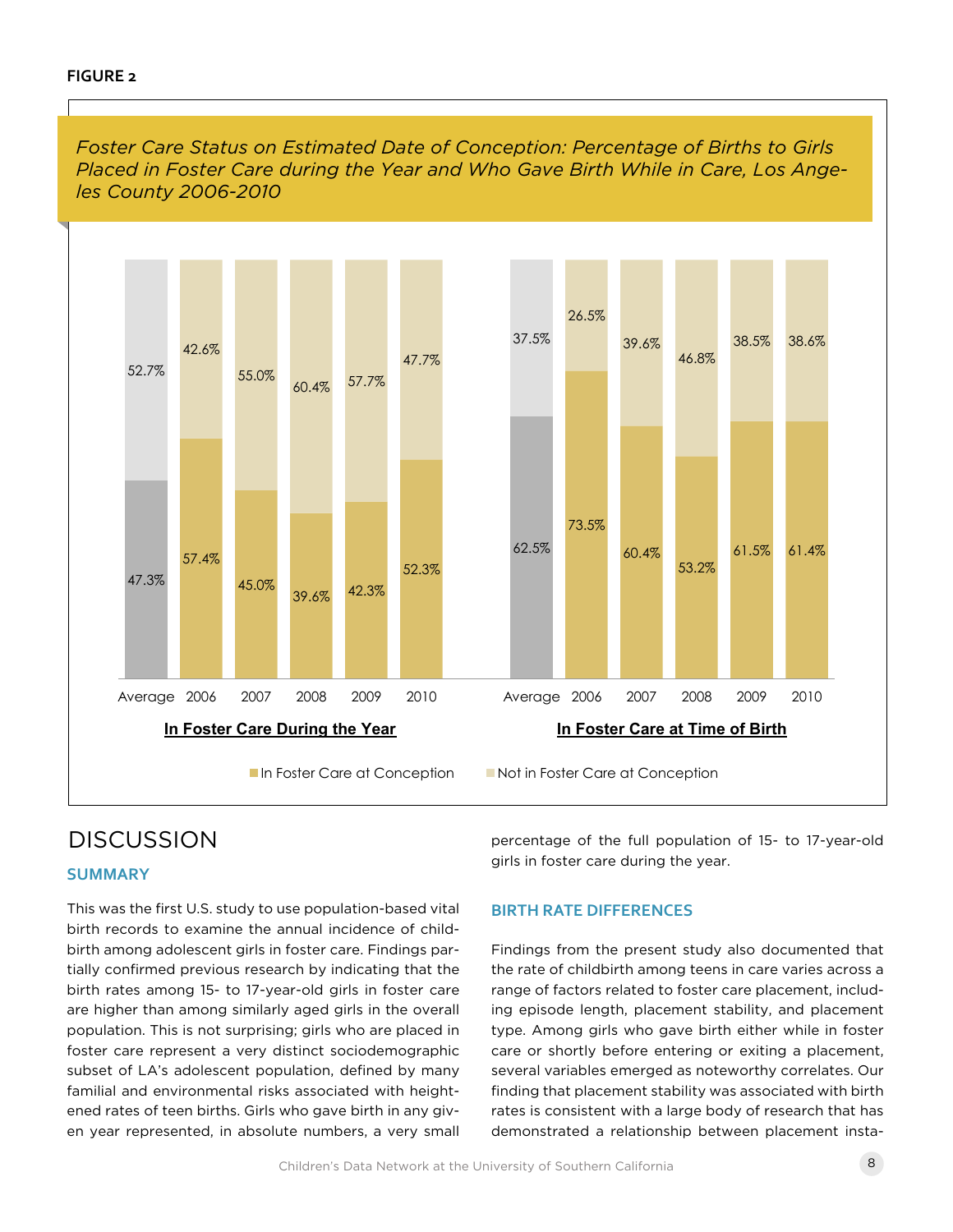#### **BIRTH RATE DIFFERENCES** *( continued )*

bility and adverse adolescent outcomes, including pregnancy.14,48 This finding also comports with qualitative research that suggested girls in foster care who choose to give birth do so because they believe that parenting will provide a sense of stability, increased attachment and permanence, and the opportunity to be successful in ways their own parents and the foster care system were not.12,49

A substantial proportion of girls entered or reentered foster care when they were already pregnant (over 50%) or after they gave birth (15.6%), which suggests that circumstances surrounding the pregnancy or birth may have factored into the placement decision.

Some of the lowest birth rates observed across covariates emerged among girls who had been in foster care for 5 or more years. In contrast, those who entered care as adolescents and stayed in care for less than 1 year gave birth at markedly higher rates. This aligns with previous research that has demonstrated that children entering care as adolescents are at greater risk of emotional difficulties and behavioral problems<sup>50</sup> and that maltreatment occurring during adolescence increases the risk of early pregnancy.<sup>32</sup> Additionally, our data indicated that a substantial proportion of girls entered or reentered foster care when they were already pregnant (over 50%) or after they gave birth (15.6%), which suggests that circumstances surrounding the pregnancy or birth may have factored into the placement decision.

Birth rates also varied by race/ethnicity. Both Black and Latina girls in foster care were consistently more likely to give birth than their White counterparts. Although these racial differences were diminished relative to those observed in the overall teen population, the persistence of teen birth rate disparities by race is notable given that children placed in foster care reflect a much more sociodemographically homogenous subpopulation.47

#### **TRENDS**

There was a marked decline in the overall Los Angeles birth rate for 15–17 year olds. A less striking decline was observed among girls in this age range who were in foster care during the same year they gave birth. Although the more modest birth rate declines among girls placed in foster care likely reflect an adverse selection of girls who are either pregnant or at acute risk of becoming pregnant into the foster care system, these data underscore opportunities to develop and target prevention services to an identified population of teens at high risk of a first or repeat birth.

#### **LIMITATIONS**

Despite this study's strengths in size and its unique use of population-based birth record data to generate new epidemiological information concerning births among girls in foster care, there are several limitations that must be considered. First, we were unable to produce population birth rates for sociodemographically similar youth in Los Angeles. As such, we can only make general population comparisons, even though children placed in foster care have a distinct risk profile. Second, errors and incomplete data are inherent to large-scale administrative data and affected our ability to successfully match vital birth records to CPS data. We linked records using a probabilistic methodology coupled with an extensive clerical review. Although this approach has been deemed superior to deterministic matching for records without unique and verified identifiers,<sup>40,51</sup> it is unknown how many girls should have been matched but were not.

Third, this was a cross-sectional examination of 15- to 17-year-old girls placed in foster care. Although we attempted to crudely characterize longitudinal aspects of girls' foster care placements (e.g., episode length), differences observed in the rates of birth across covariates cannot be causally interpreted. For example, we were unable to determine whether placement instability contributed to an increased adolescent birth rate among girls in foster care or other factors contributed to both high levels of placement instability and teenage pregnancy. We did not assess the timing or reasons for disruptions in placement, including whether placement instability preceded pregnancy, or how those moves affected placement type during adolescence. We also did not account for the full history of placement types, but rather only examined the placement at the time of birth, at the end of the focal episode, or at entry into care, which limited the conclusions we could draw from the risk associated with where adolescent girls are placed.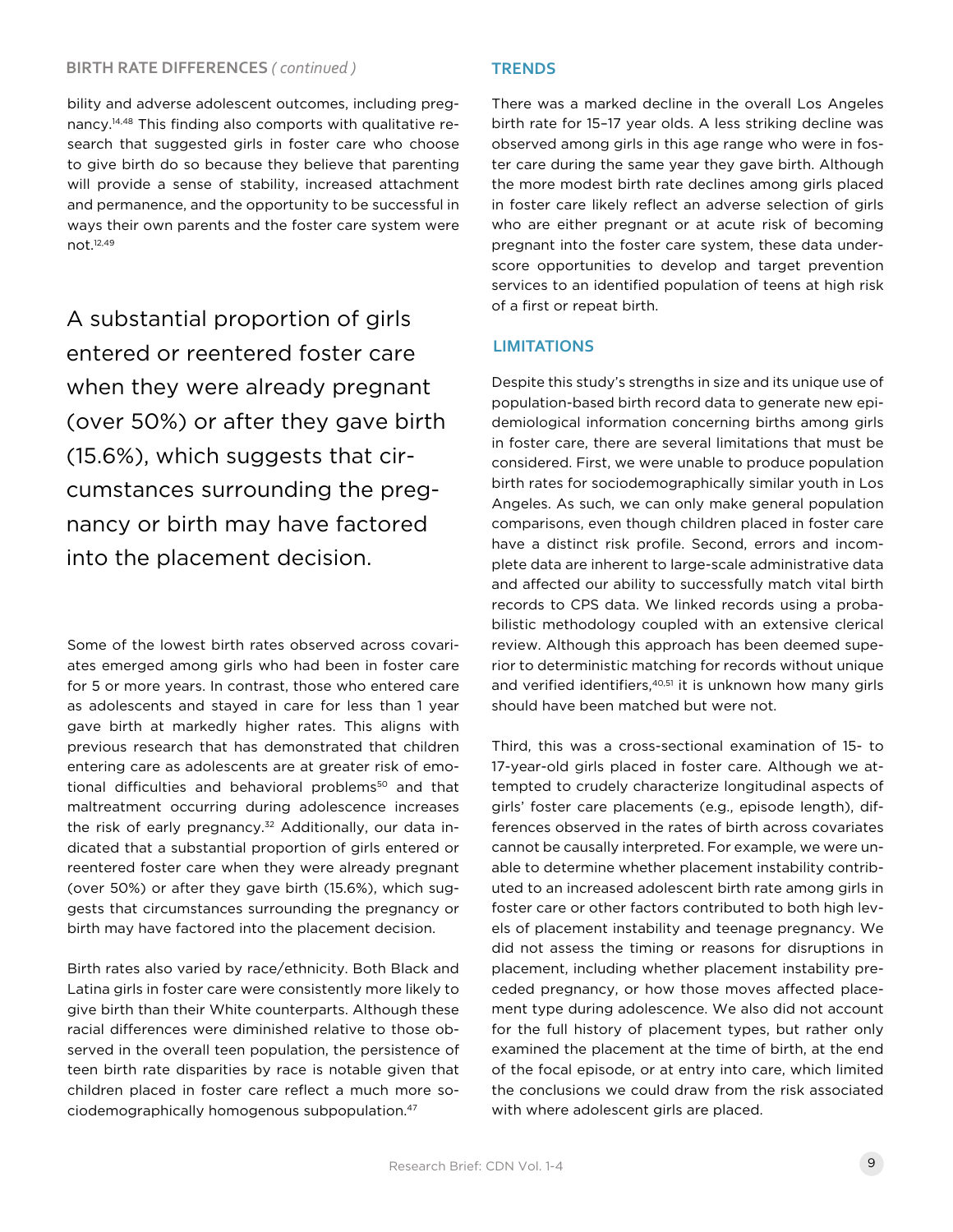This study provided the first population-level examination of the epidemiology of teenage childbearing among girls in foster care and prompted various questions that can and should be addressed in future research. First, future work should use longitudinal data to assess the relationship between placement dynamics in foster care and the timing of both conception and birth. Research should also include an examination of reasons for placement moves, particularly the impact and timing of disruptions. Second, although this study focused on births that occurred during a foster care episode or during the same year as a placement in foster care, an assessment of the effect of foster care placement on the likelihood of births throughout adolescence and outside of this discrete window is needed. Third, future research should investigate well-being outcomes for adolescent girls who give birth while in foster care, including placement-related changes, exit outcomes, and future contact with CPS either for themselves or their young children.

## FUTURE RESEARCH CONCLUSIONS

Recent advocacy efforts in California (California Senate Bill 528) and across the nation have designated girls in foster care as a particular focus of teenage pregnancy prevention. In addition to their greater risk of teen birth, their involvement with public child protection systems means that maltreated foster youth are an accessible high-risk population to whom enhanced prevention services could be delivered. This study generated epidemiological data that can be used to inform the targeting of prevention and intervention resources to girls involved with child protective services. It also provided baseline data that can be used to evaluate the success of such efforts over time.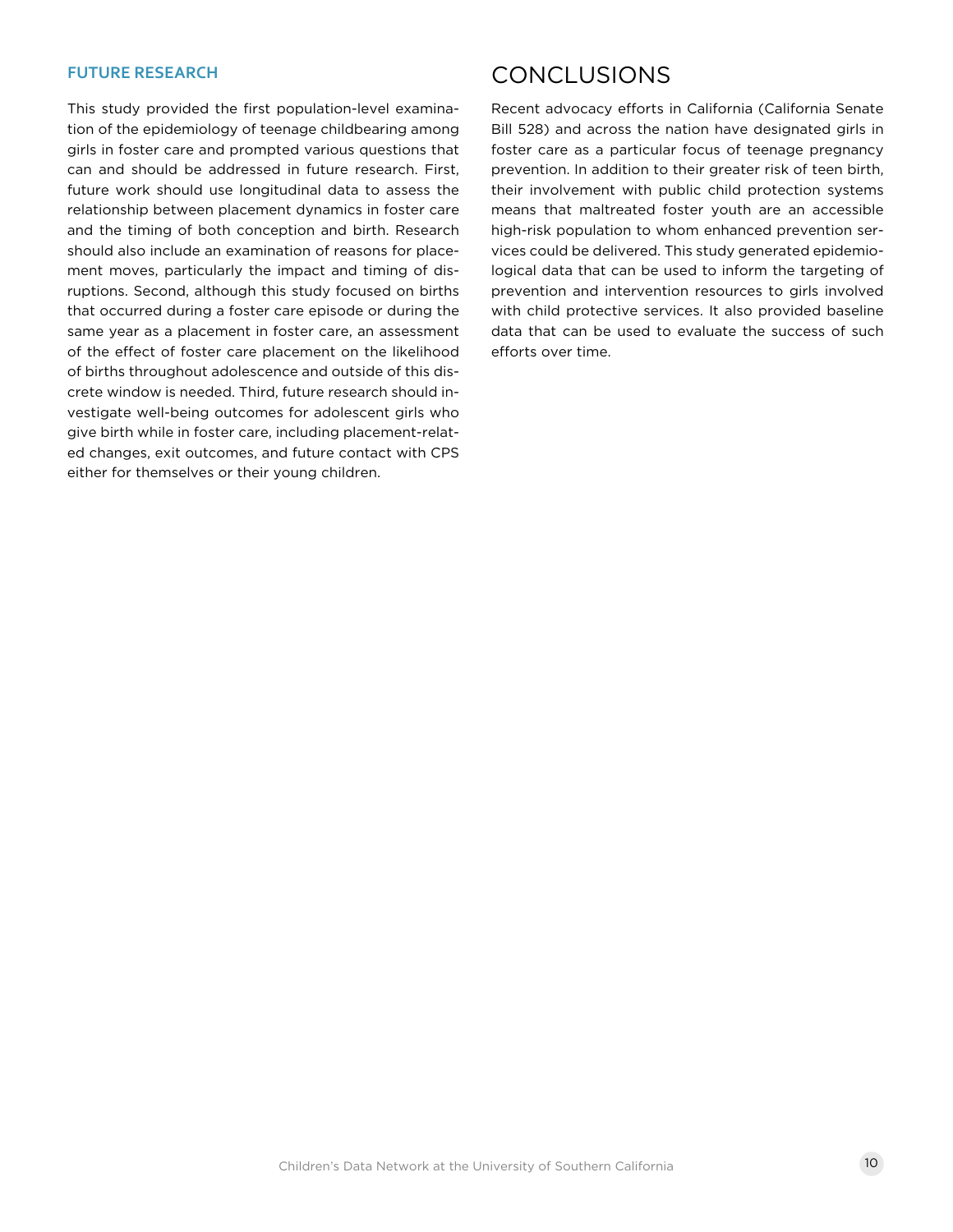REFERENCES 1. Hamilton B, Martin JA, Ventura SJ. Births: preliminary data for 2011. Hyattsville, MD: National Center for Health Statistics; 2012. http://www.cdc.gov/nchs/products/nvsr.htm#vol61.

> 2. Hamilton B, Ventura SJ. Birth rates for U.S. teenagers reach historic lows for all age and ethnic groups. Hyattsville, MD: National Center for Health Statistics; 2012.

3. Klein JD. Adolescent pregnancy: current trends and issues. Pediatrics. 2005;116(1):281-286.

4. Patel PH, Sen B. Teen motherhood and long-term health consequences. Matern Child Health J. 2012;16(5):1063–1071.

5. Barnet B, Liu J, Devoe M. Double jeopardy: Depressive symptoms and rapid subsequent pregnancy in adolescent mothers. Arch Pediat Adol Med. 2008;162(3):246–252.

6. Boden JM, Fergusson DM, Horwood LJ. Early motherhood and subsequent life outcomes. J Child Psychol Psyc. 2008;49(2):151–160.

7. Jaffee S, Caspi A, Moffitt TE, Belsky J, Silva P. Why are children born to teen mothers at risk for adverse outcomes in young adulthood? Results from a 20-year longitudinal study. Development and Psychopathology. 2001;13(02):377–397.

8. Jutte DP, Roos NP, Brownell MD, Briggs G, MacWilliam L, Roos LL. The ripples of adolescent motherhood: Social, educational, and medical outcomes for children of teen and prior teen mothers. Acad Pediat. 2010;10(5):293–301.

9. Lee BR, George RM. Poverty, early childbearing, and child maltreatment: A multinomial analysis. Child Youth Serv Rev. 1999;21(9/10):755–780.

10. Putnam-Hornstein E. Report of Maltreatment as a Risk Factor for Injury Death. Child Maltreatment. 2011;16(3):163–174.

11. Boonstra HD. Teen pregnancy among young women in foster care: A primer. Guttmacher Policy Review. 2011;14(2). Available at: http://www.guttmacher.org/pubs/gpr/14/2/gpr140208.html.

12. Thiessen Love L, McIntosh J, Rosst M, Tertzakian K. Fostering hope: Preventing teen pregnancy among youth in foster care. Washington, D.C.: National Campaign to Prevent Teen Pregnancy; 2005. Available at: http://www.thenationalcampaign.org/fostercare/resources\_pubs.aspx.

13. Courtney ME, Dworsky A, Ruth G, Keller T, Havlicek J, Bost N. Midwest evaluation of the adult functioning of former foster youth: Outcomes at age 19. Chicago, IL: Chapin Hall Center for Children at the University of Chicago; 2005. Available at: http://www.chapinhall.org/research/report/midwest-evaluationadult-functioning-former-foster-youth. Accessed December 4, 2012.

14. Dworsky A, Courtney ME. The risk of teenage pregnancy among transitioning foster youth: Implications for extending state care beyond age 18. Child Youth Serv Rev. 2010;32(10):1351–1356.

15. Gotbaum B. Children raising children: City fails to adequately assist pregnant and parenting youth in foster care. New York, NY: Public Adovate for the City of New York; 2005. Available at: www.nyc.gov/ html/records/pdf/.../2708children\_raising\_children.pdf.

16. Shaw TV, Barth RP, Svoboda DV, Shaikh N. Fostering safe choices: Final report. Baltimore, MD: School of Social Work, Ruth H. Young Center for Families and Children, University of Maryland, Baltimore; 2010.

17. Vinnerljung B, Franzén E, Danielsson M. Teenage parenthood among child welfare clients: A Swedish national cohort study of prevalence and odds. J Adolescence. 2007;30(1):97–116.

18. Woodward L, Fergusson DM, Horwood LJ. Risk factors and life processes associated with teenage pregnancy: Results of a prospective study from birth to 20 years. J Marriage Fam. 2001;63(4):1170–1184.

19. Carter McLaughlin C, Luker K. Young single mothers and "welfare reform" in the US. In: Daguerre A, Nativel C, eds. When children become parents: Welfare state responses to teenage pregnancy. Bristol: Policy; 2006.

20. Winters LI, Winters PC. Black teenage pregnancy a dynamic social problem. SAGE Open. 2012;2(1).

21. Young T, Turner J, Denny G, Young M. Examining external and internal poverty as antecedents of teen pregnancy. Am J Health Behav. 2004;28(4):361–373.

22. Harding DJ. Counterfactual models of neighborhood effects: The effect of neighborhood poverty on dropping out and teenage pregnancy. Am J Sociol. 2003;109(3):676–719.

23. Hillis SD, Anda RF, Dube SR, Felitti VJ, Marchbanks PA, Marks JS. The association between adverse childhood experiences and adolescent pregnancy, long-term psychosocial consequences, and fetal death. Pediatrics. 2004;113(2):320–327.

24. Adams JA, East PL. Past physical abuse is significantly correlated with pregnancy as an adolescent. J Pediatr Adol Gynec. 1999;12(3):133–138.

25. Herrenkohl EC, Herrenkohl RC, Egolf BP, Russo MJ. The relationship between early maltreatment and teenage parenthood. J Adolescence. 1998;21(3):291–303.

26. Merrick MT, Litrownik AJ, Everson MD, Cox CE. Beyond sexual abuse: the impact of other maltreatment experiences on sexualized behaviors. Child Maltreat. 2008;13(2):122–132.

27. Boyer D, Fine D. Sexual abuse as a factor in adolescent pregnancy and child maltreatment. Fam Plann Perspect. 1992;24(1):4–19.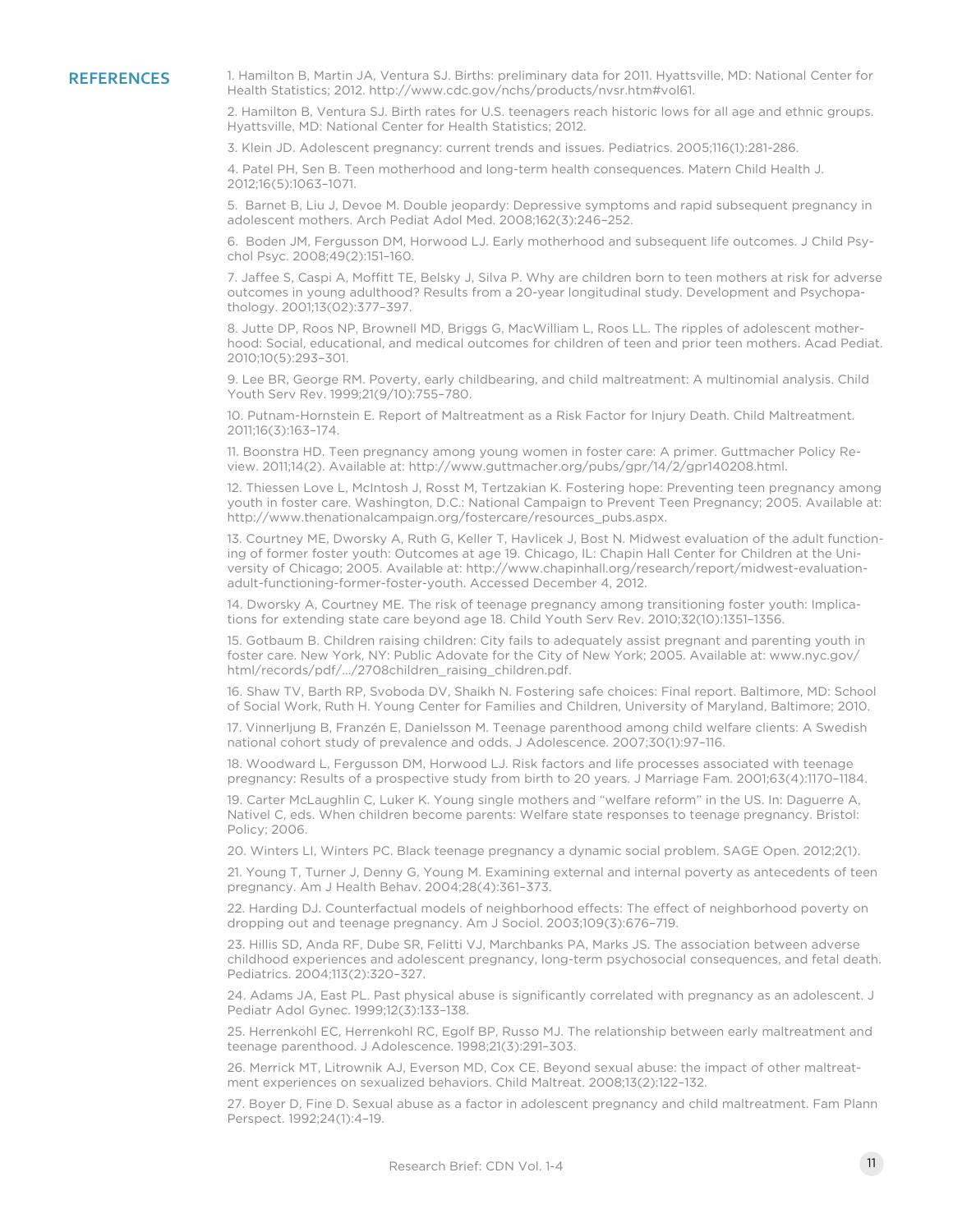**REFERENCES** *( continued )*

28. Saewyc EM, Magee LL, Pettingell SE. Teenage pregnancy and associated risk behaviors among sexually abused adolescents. Perspect Sex Repro H. 2004;36(3):98–105.

29. Young M-ED, Deardorff J, Ozer E, Lahiff M. Sexual abuse in childhood and adolescence and the risk of early pregnancy among women ages 18–22. J Adolescent Health. 2011;49(3):287–293.

30. Noll JG, Shenk CE, Putnam KT. Childhood sexual abuse and adolescent pregnancy: A meta-analytic update. J Pediatr Psychol. 2009;34(4):366–378.

31. Noll JG, Shenk CE. Teen birth rates in sexually abused and neglected females. Pediatrics. 2013. doi:10.1542/peds.2012-3072.

32. Thornberry TP, Ireland TO, Smith CA. The importance of timing: The varying impact of childhood and adolescent maltreatment on multiple problem outcomes. Development and Psychopathology. 2001;13(04):957–979.

33. Carpenter SC, Clyman RB, Davidson AJ, Steiner JF. The association of foster care or kinship care with adolescent sexual behavior and first pregnancy. Pediatrics. 2001;108(3):e46–e46.

34. Doyle Jr. JJ. Child protection and child outcomes: Measuring the effects of foster care. The Am Econ Rev. 2007;97(5):1583–1610.

35. Polit DF, Morton TD, White CM. Sex, contraception and pregnancy among adolescents in foster care. Fam Plann Perspect. 1989;21(5):203–208.

36. Widom CS, Kuhns JB. Childhood victimization and subsequent risk for promiscuity, prostitution, and teenage pregnancy: a prospective study. Am J Public Health. 1996;86(11):1607–1612.

37. Courtney ME, Needell B, Wulczyn F. Unintended consequences of the push for accountability: The case of national child welfare performance standards. Child Youth Serv Rev. 2004;26(12):1141–1154.

38. Needell B, Webster D, Armijo M, et al. Child welfare service reports for California. 2013. Available at: University at California Berkeley Center for Social Services Research website. URL: http://cssr.berkeley. edu/ucb\_childwelfare. Accessed October 4, 2012.

39. Svoboda DV, Shaw TV, Barth RP, Bright CL. Pregnancy and parenting among youth in foster care: A review. Child Youth Serv Rev. 2012;34(5):867–875.

40. Herzog TN, Scheuren F, Winkler WE. Data quality and record linkage techniques. Springer; 2007.

41. California Department of Finance. California and its counties population by age, race/Hispanics, and gender: 2000–2010.; 2012. Available at: http://www.dof.ca.gov/research/demographic/data/race-ethnic/2000-2010/index.php.

42. California Department of Finance. Report P-3: Population projections by race/ethnicity, detailed age, and gender, 2010–2060.; 2013. Available at: http://www.dof.ca.gov/research/demographic/reports/ projections/P-3/.

43. California Department of Public Health. Health information and strategic planning: Vital Statistics Query System.; 2010. Available at: http://www.apps.cdph.ca.gov/vsq/default.asp.

44. Courtney ME, Zinn A. Predictors of running away from out-of-home care. Child Youth Serv Rev. 2009;31(12):1298–1306.

45. James S, Leslie LK, Hurlburt MS, et al. Children in out-of-home care: Entry into intensive or restrictive mental health and residential care placements. J Emot Behav Disord. 2006;14(4):196–208.

46. Ryan JP, Testa MF. Child maltreatment and juvenile delinquency: Investigating the role of placement and placement instability. Child Youth Serv Rev. 2005;27(3):227–249.

47. Putnam-Hornstein E, Needell B, King B, Johnson-Motoyama M. Racial and ethnic disparities: A population-based examination of risk factors for involvement with child protective services. Child Abuse Negl. 2013;37(1):33–46.

48. Dworsky A, DeCoursey J. Pregnant and parenting foster youth: Their needs, their experiences. Chicago, IL: Chapin Hall at the University of Chicago; 2009. Available at: http://www.chapinhall.org/research/ report/pregnant-and-parenting-foster-youth-their-needs-their-experiences.

49. Knight A, Chase E, Aggleton P. Teenage pregnancy among young people in and leaving care: Messages and implications for foster care. Adoption & Fostering. 2006;30(1):58–69.

50. Wulczyn F, Barth RP, Yuan YT, Harden BJ, Landsverk J. Beyond common sense: Child welfare, child well-being, and the evidence for policy reform. New Brunswick N.J.: Aldine Transaction; 2005.

51. Campbell KM, Deck D, Krupski A. Record linkage software in the public domain: a comparison of Link Plus, The Link King, and a `basic' deterministic algorithm. Health Informatics Journal. 2008;14(1):5–15.

52. The National Campaign to Prevent Teen and Unplanned Pregnancy. Counting it up cost calculator. 2013. Available at: http://www.thenationalcampaign.org/costs/calculator.asp. Accessed July 2, 2013.